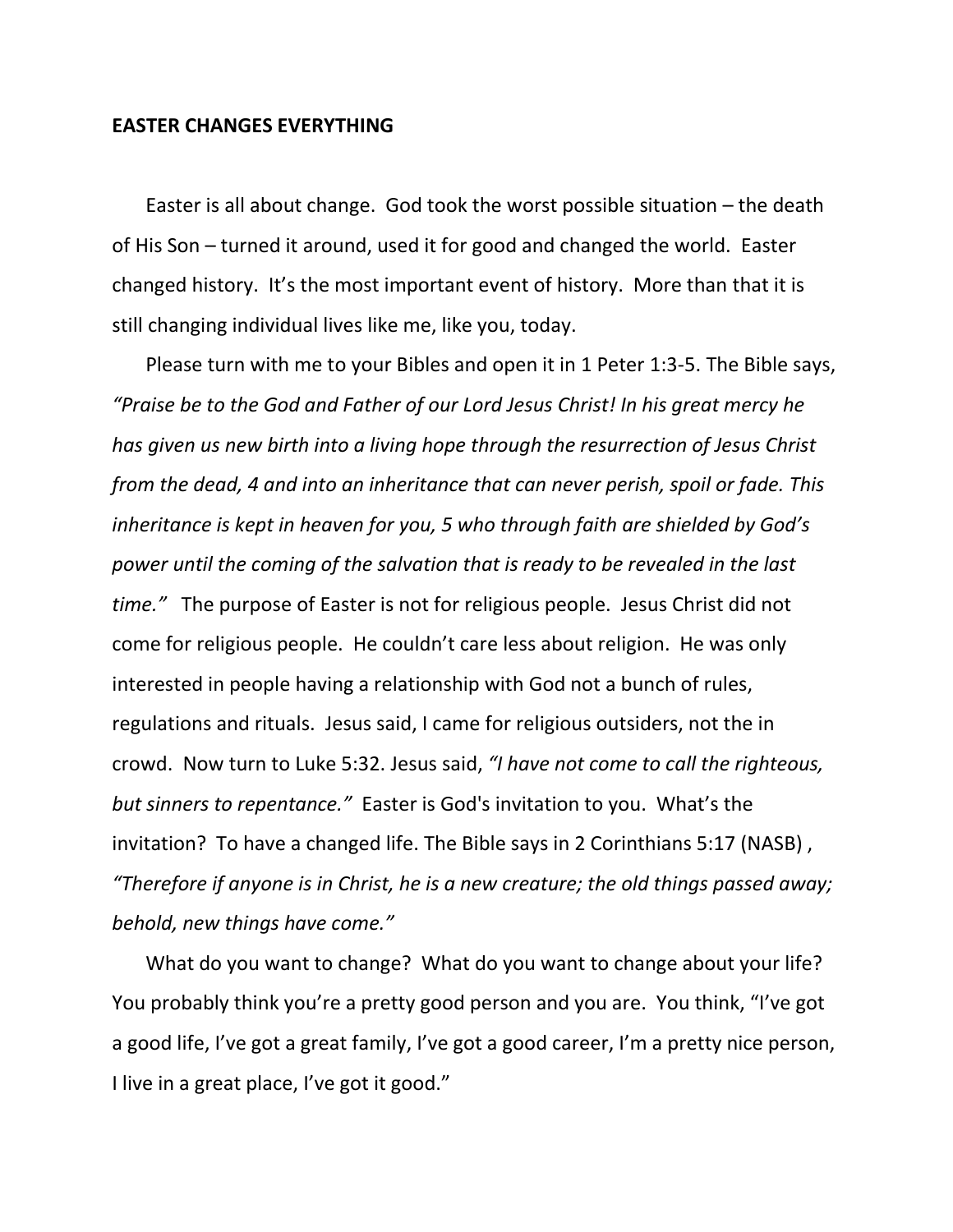But, it's nothing compared to what you could be. You are only using a fraction of your God-given potential. You were made for more than you are right now. Yes, you're good but it's nothing compared to what you could be.

That's what Easter is all about. How to change from good to better. We're going to look at it today. How to become a better person.

Let me tell you how you don't become a better person. You don't become a better person by trying harder. I'm going to try real hard and struggle and do better. That's not the way to do it.

Several years ago I wondered how to feel better about myself, how to become more confident. And I thought maybe one way is to put some muscles in my body or to increase my weight. And so when I saw "Body by Jake" on TV I immediately purchased one of his weight training gadgets. You know, that all-around machine that's supposed to develop every part of your body. Well, I huffed and puffed for a number of weeks but it was painful. So that gadget is now sitting in the garage of our house in New Jersey gathering dust and rust. I've given up on that. That thing is still sitting there in the garage and I haven't changed one bit. Why? Because you can't change by starting on externals. You've got to focus on internals. If you want to change it starts in your mind not in your body or your behavior. It starts in the way that you think.

A lot of times we think if we want to change to be better, just change something external about us, that will make the difference. Like if I change the way I do my hair or the clothes I wear or the car that I drive or I change the way that I look, that will automatically change me on the inside. It doesn't. Changing the externals does not change you. You've got to work on the inside.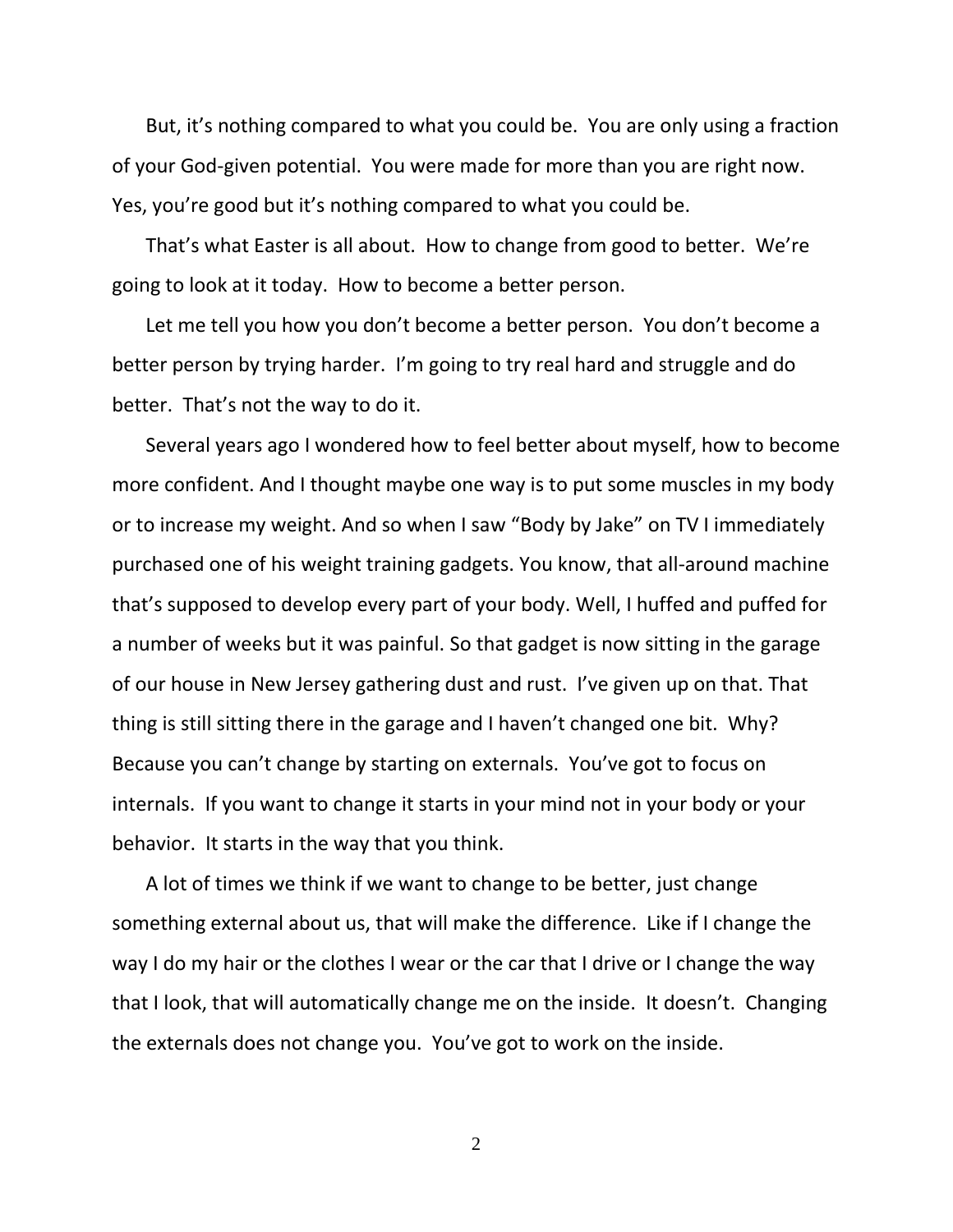That's what Easter is all about. It's about change inside of you. God says here's the first step. If you really want to be a better person...

# **I. OPEN YOUR MIND TO GOD'S POWER**

You've got to change the way you think first. *"Let God transform you into a new person by changing the way you think."* You don't change by trying harder. The average New Year's resolution lasts two weeks. That's about how long will power works. You try real hard, then you get tired and you give up. You change your life by changing the way that you think and by opening your mind to the possibility of God. The possibility that God exists, opening your mind to the possibility that He loves you.

Opening your mind to the possibility that He might know everything in our life and still care about you. That He knows the problems you're going through and He can help you.

But some of us have closed our minds to the possibility that God can do a miracle in our lives. We say, "I'm hopeless. I don't know whether God can help me." We say that because of the terrible circumstances we're in. We even entertain the notion that God is not interested in us, that he doesn't care about how we feel. That is not true. Jesus went through the most agonizing and torturous road of suffering. And because of what he went through he can sympathize with you. As we listen to a song called "Via Dolorosa" let the words of this song help you to see the pain Jesus went through.

## **VIDEO: VIA DOLOROSA**

Jesus traveled the road of misery, went through the way of suffering. Why? For you! Because he loves you. He didn't have to go through all that. He is God after all. He commands the universe. He is almighty. He is powerful. But he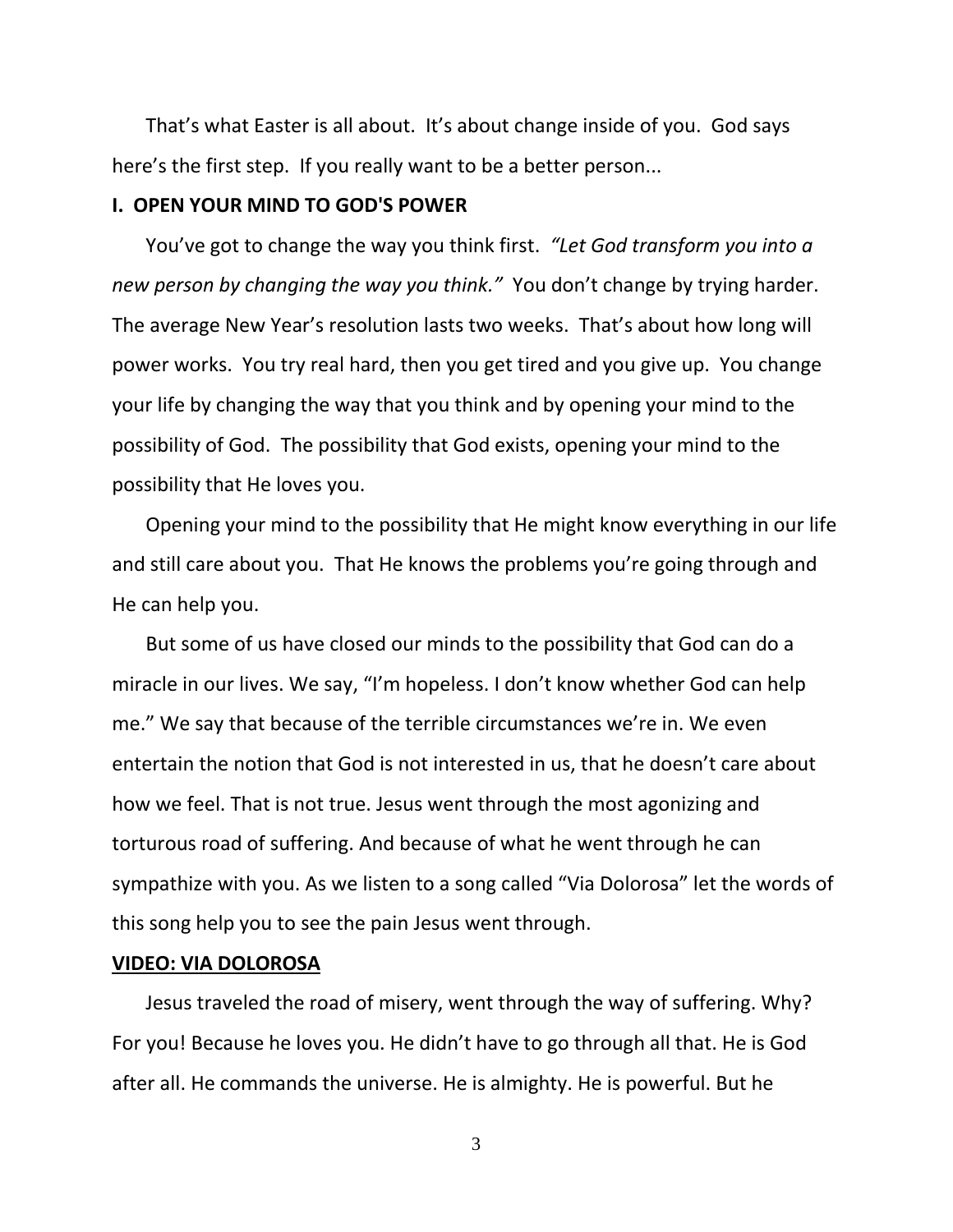humbled himself. Came down to earth like you and me and suffered like you and me. In fact, he suffered more than anybody could suffer. He wanted to sympathize with you. More than that, he wanted to rescue you, to save you.

You may feel like it's still Good Friday for you. But remember, there is Easter Sunday. There is hope after despair. There is joy in the morning after weeping at night. Jesus Christ makes sure of that.

So, open your mind to the possibility that He has power that you don't have and you could tap into that power and make some changes that you haven't been able to make on your own. It starts by opening your mind to the possibility that God is real, He exists, He loves you and wants to help you.

The Bible says, *"Many are far away from the life of God. They have shut their minds against Him. They can't understand His ways."* 

The reason why you don't understand God is because you've closed your mind to Him and until you open your mind to the possibility of God there's not going to be any real lasting change in your life. Open it up.

What is it that seems impossible to change in your life? Have you got a bad habit? Do you say, "I just can't get control of my anger!... I wish I were more patient but I'm not... I wish I didn't exaggerate so much but I do... I wish I were more self-disciplined but I just can't stop this!" Do you have a relationship that you see falling apart? You've worked and worked on it but it doesn't make any difference. You're frustrated and you say, "This will never work. I give up." Let me tell you one thing: God has power that you don't have.

When you open your mind to the power of God, God can do incredible changes in your life that you never thought possible.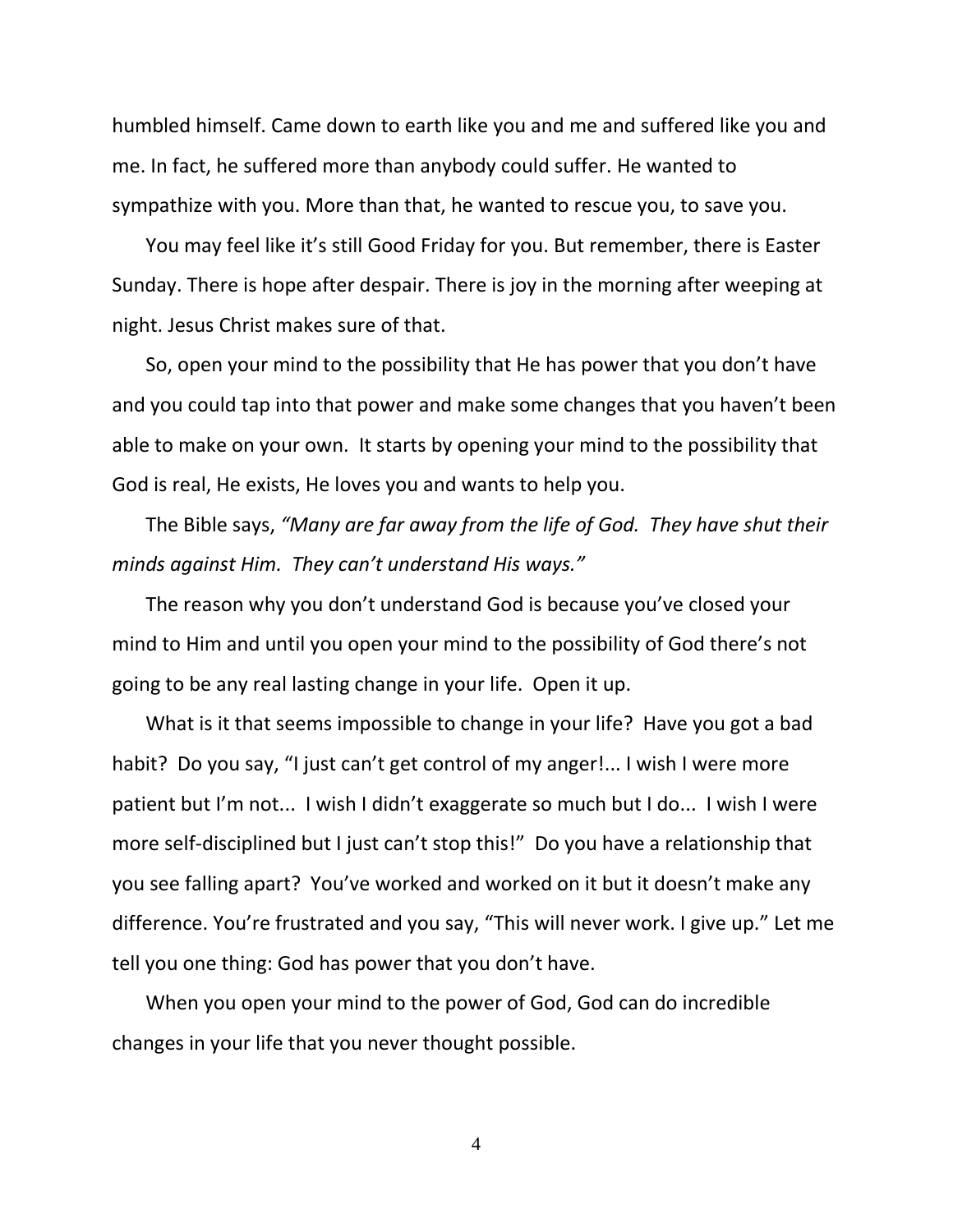*"I pray that you'll begin to understand how incredibly great God's power is to help those who believe Him. It's the same mighty power that raised Christ from the dead."* Get this! The same power that raised Jesus Christ back to life two thousand years ago is the power that's available to you to make changes in your life. If God has the power to raise the dead, raise a dead person, He can raise a dead marriage. He can raise a dead career. He can raise a dead dream.

God can do anything. But there's a key. One word in that verse – understand. It says, *"I pray you'll understand how great His power is."* If you really want to change your life for the better, it starts with a new understanding. It starts with changing your mind.

If you want to be a better person, step one, open your mind to the power of God. Here's the second step.

### **II. OPEN YOUR HEART TO GOD'S GRACE**

What is grace? In simple terms, grace is when God gives you what you need instead of what you deserve.

Grace is when God forgives you and then gives you a second chance and a third chance and a fourth and a hundredth and a thousandth chance to start over. That's grace. Grace is the power God gives you to do the changes in your life that you can't do on your own. We all need grace. So we need to open our hearts to God's grace.

We don't normally experience grace from other human beings. What's the chance of a policeman not giving you a ticket after pulling you over for speeding? I read the story of a minister who parked his car in a no-parking zone in a large city because he was short of time and couldn't find a space with a meter. So he put a note under the windshield wiper that read: "I have circled the block 10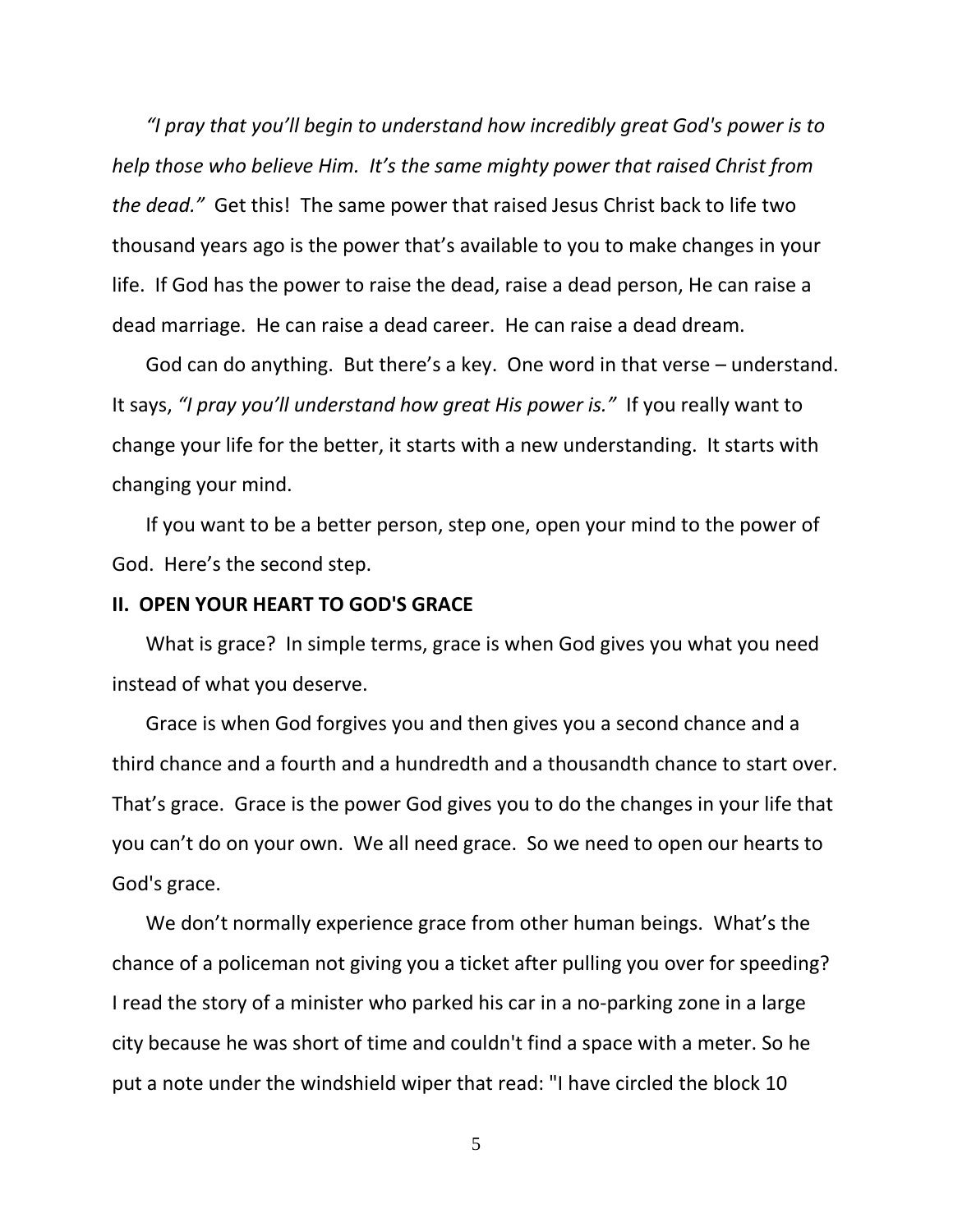times. If I don't park here, I'll miss my appointment. Then he added in capital letters, "FORGIVE US OUR TRESPASSES AS WE FORGIVE THOSE WHO TRESPASS AGAINST US". When he returned, he was surprised to find a ticket anyway from a police officer along with this note: "I've circled this block for 10 years. If I don't give you a ticket, I'll lose my job. And he added in capital letters, "LEAD US NOT INTO TEMPTATION BUT DELIVER US FROM EVIL."

So, we don't normally experience grace from other people. But God shows you grace 24 hours a day.

The next breath you're going to take is because God's grace gives it to you. Even if you committed the most heinous crime, God's grace allows you to breathe.

You say, "Wait a minute! I earned what I got!" Where do you think you got the power to earn it? Where do you think you got your brains, your health, your mind, your arms? Everything you have. You would not even be alive if it were not for the grace of God. Literally, every single thing in your life is because God is good and gives you what you need and not always what you deserve. That is the grace of God.

Sometimes we don't understand this. But the Bible says God wants to shower us with His grace. Ephesians 1:8 *"God has showered upon us the richness of His grace for He understands us and knows what is best for us at all times."* God understands you better than you understand yourself.

Sometimes we think we have to help out God's grace. You think, before I can open up my life to God, I've got to get my act cleaned up. I can't come to God because there's so much mess in it. I can't come to God the way I am.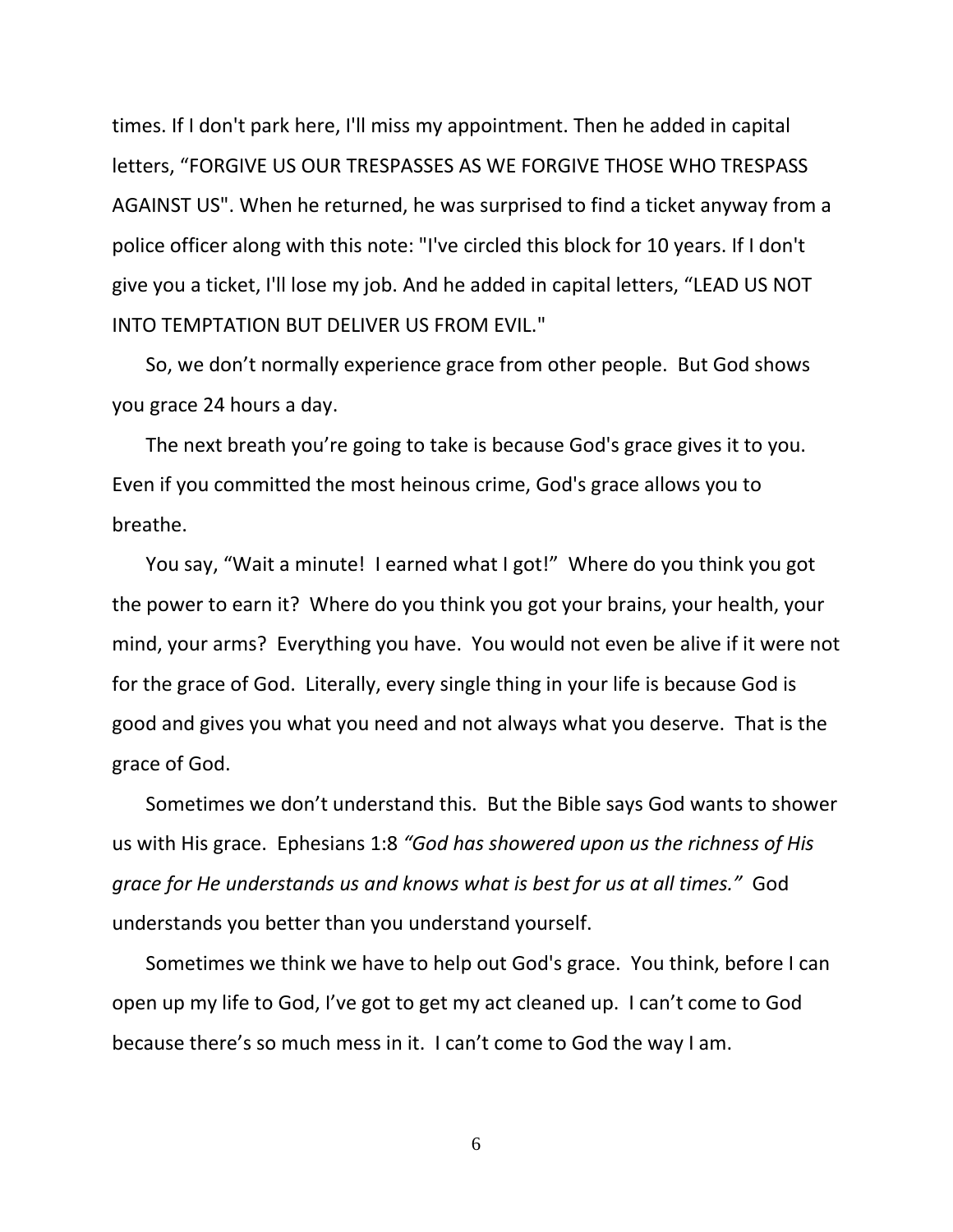God says, "Come to Me! Bring the good, the bad, the ugly, the embarrassing, the stuff you're ashamed of, the stuff nobody else knows about. Bring it all to Me and we'll work on it together."

The Bible says, *"We are made right in God's sight when we trust in Jesus Christ to take away our sins. And we all can be saved in this same way, no matter who we are or what we have done."* 

Aren't you grateful for that last phrase – no matter who we are or what we have done -- God says we can have His grace.

I don't care what your religious background is. You may be Catholic. You may be Protestant. You may be Jewish or Buddhist or Baptist or no religion.

God says it doesn't matter. He's not interested in religion. He's interested in you having a relationship with Him.

He says you can come to Him no matter who you are or what you've done. The fact is all of us have blown it. We've all made mistakes. I don't measure up to my own standard, much less God's. I disappoint myself much less disappoint a perfect holy God. We've all made mistakes but God says, "I want to erase all your guilt. I want to wipe out all the things you've done wrong. I want to eliminate the shame." That's called grace.

When I was a young boy in the Philippines, one thing that always fascinated me was this thing called Drawing Slate. It was my iPad during that time. But it's not an electronic toy. It looks like that.

You write on it or draw pictures then when you're done, you just lift the plastic that you wrote on and when you put it back, the slate is clean, no trace of whatever you wrote or drew on it.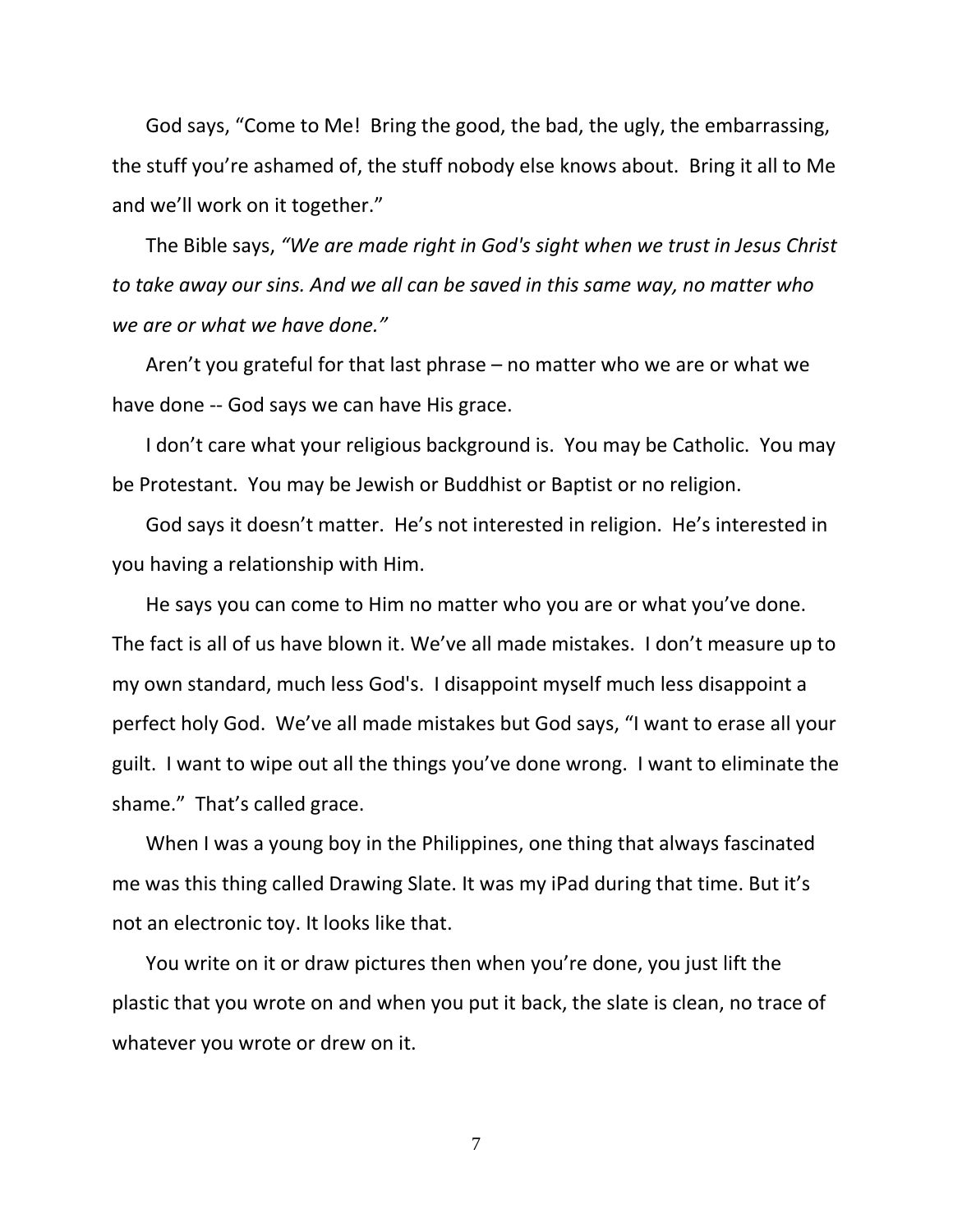Our lives are like that. We commit wrongs but God says, "I want to wipe the slate clean from everything you've ever done wrong in your life."

Thousands of years ago, before you were even born, God knew that you would be sitting in a school building in Springfield, VA on Easter 2013, so He could get you to sit still long enough and get your attention to say this to you: "You matter to Me. I love you. I've seen everything that's gone on in your life and you can start over and this time I'll help you. That's what's going to be different. It's not just you trying to do it under your own power to be a better person. This time I'll help you." Some of you are up in years, in age. It's never too late to start over. God says, I will help you.

How do I get God's grace? *"Saving is all His* (God's) *idea and all His work. All we do is trust Him* (not try harder) *enough to let him do it. It is God's gift from start to finish."* You will never earn God's grace. You will never deserve God's grace. It's simply a gift, a gift of His love, His forgiveness, His help to change. All you do is humbly accept it.

The Bible says, *"But he gives us more grace. That is why Scripture says:"God opposes the proud but shows favor to the humble."Submit yourselves, then, to God."* I hope you'll do that today, in this service. I hope you'll submit yourself to God. If you do that you will never be the same again. You will see changes in your life you never thought possible. If you do that, it will make an incredible difference because God's grace changes everything.

You want to change? You want to be different? You want to be better? Yes, you're good but you can be better. First, open your mind to God's power. The possibility that He loves you, that He exists and wants to help you.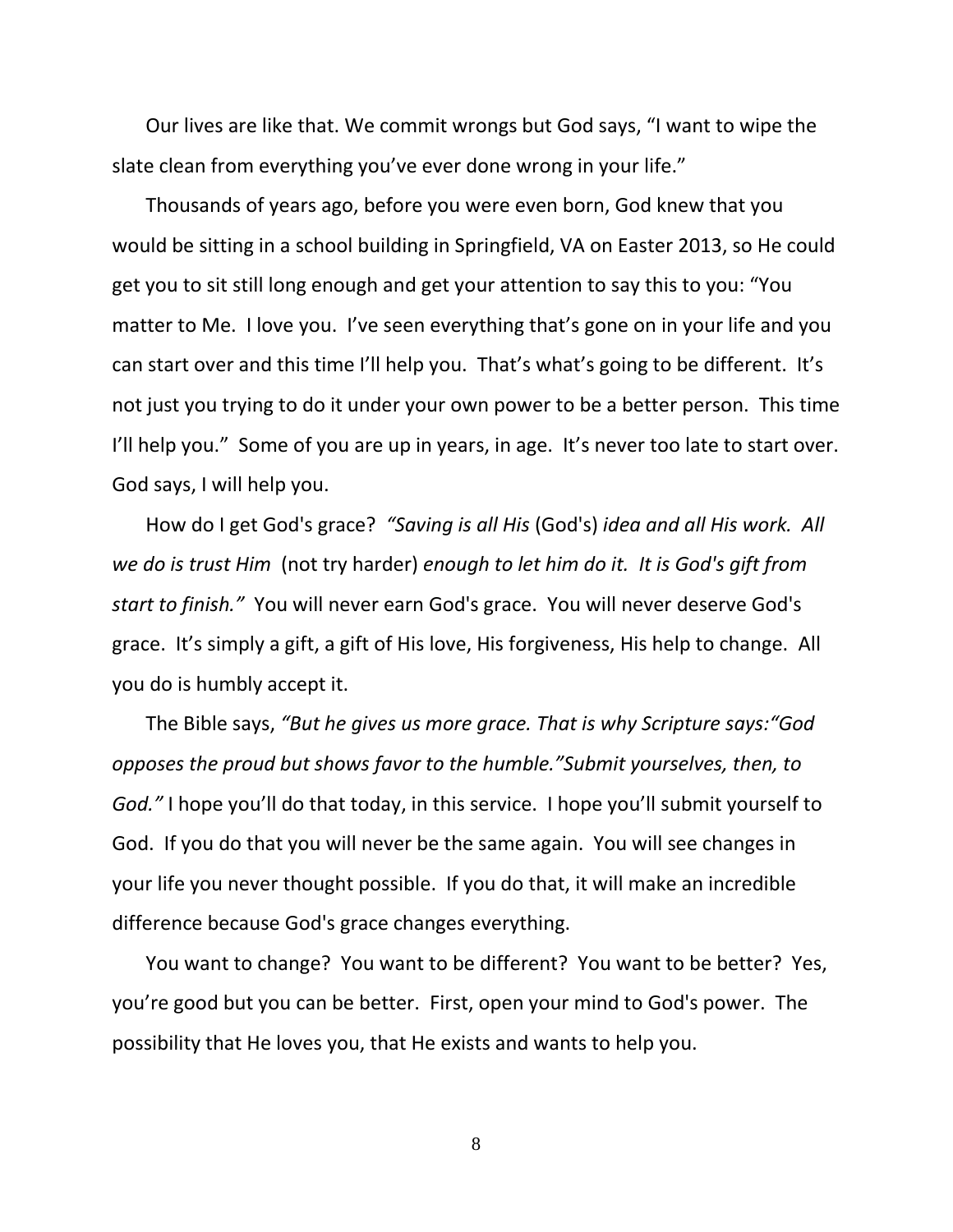Second, open your heart to God's grace. That He wants to forgive you and give you a fresh start. Then here's the clincher...

# **III. OPEN YOUR LIFE TO GOD'S LOVE**

### **SONG: NO OTHER LOVE (RACHEL LAMPA)**

No one will ever love you more than God does. He loves you unconditionally. Jesus Christ proves how much God loves you by coming and dying on the cross even before you knew it or understood it. *"I pray that Christ will be more and more at home in your hearts as you trust in him…and may you have the power to understand, as all God's people should, how wide, how long, how high, and how deep his love really is. May you experience the love of Christ."*

That is my prayer for you here today. That you will experience the love of God. Not that you just know it in your mind. You've probably heard before "God loves you." So what? If you've never felt it then you've never been changed by it. It is only when you experience, when you feel the love of God that it starts transforming you on the inside. Open up your life to God's love so you can feel it.

Philip Yancey, the author of the book "What's so Amazing About Grace" tells the story of Jenny who grew up on a cherry orchard near Traverse City, Michigan.

Jenny's parents, a little old fashioned, tended to overreact to her nose ring, her music and the way she dressed. One night in an argument with her father, she screamed, "I hate you! I never want to see you again!"

And that night she ran away, catching a bus to Detroit. The second day in Detroit she met a man with the biggest car she'd ever seen. He offered her a ride, bought her lunch and gave her a place to stay. He even gave her some pills that made her feel better than she'd ever felt in her life. The good life continued for about a year. That man who she now called "boss" taught her a few things that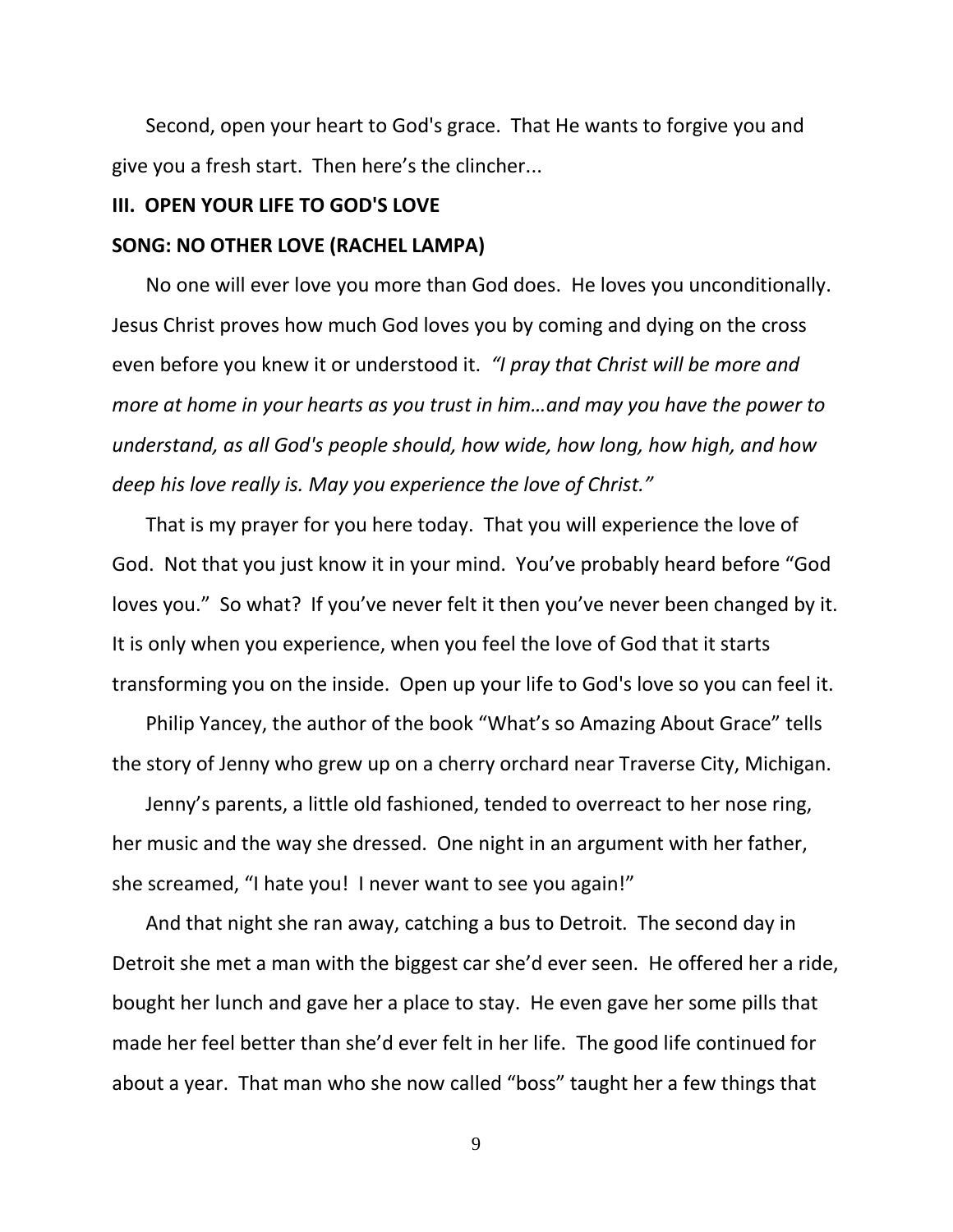men like and since she was under age men would pay a premium for her. She lived in a penthouse and ordered room service whenever she wanted.

But after a year, she became ill and her boss became mean. Soon, she was out on the streets without a penny to her name. The little bit of money she made turning tricks all went to support her habit. One freezing night on the street sleepless and hungry, Jenny was overwhelmed with a longing to go back home, to the cherry orchards, the warm home and her golden retriever. Sobbing she called home three times only to get an answering machine. The third time she said, "Mom, Dad, it's me. I want to come home! I'm catching the bus and I'll get there about midnight tomorrow night at the station. If you're not there I guess I'll just stay on the bus to Canada." On the seven-hour bus trip home Jenny began to have doubts. "What will I say? What will they think? Will they even show up? Will they even be there at the station?" When the bus finally rolled into the small station, the driver announced, "Fifteen minutes, folks! That's all the time we have here. Fifteen minutes!" Fifteen minutes to decide her life. She nervously checked how she looked in a little compact mirror. As she walked into the terminal, nothing could have prepared her for what she saw. Forty people at midnight standing there. Uncles and aunts and cousins and brothers and sisters and mom and dad and grandparents.

All of them in silly party hats and blowing silly noisemakers and holding banners and a big banner that stretched the entire terminal that said, "Welcome home!" As her eyes filled with tears, her dad lunged forward out of the crowd to grabbed her. She said, " Oh, Dad! I am so sorry!"

Her dad said, "Shhhh. We don't have any time for apologies. You're going to be late for the party. We planned a banquet for you at home."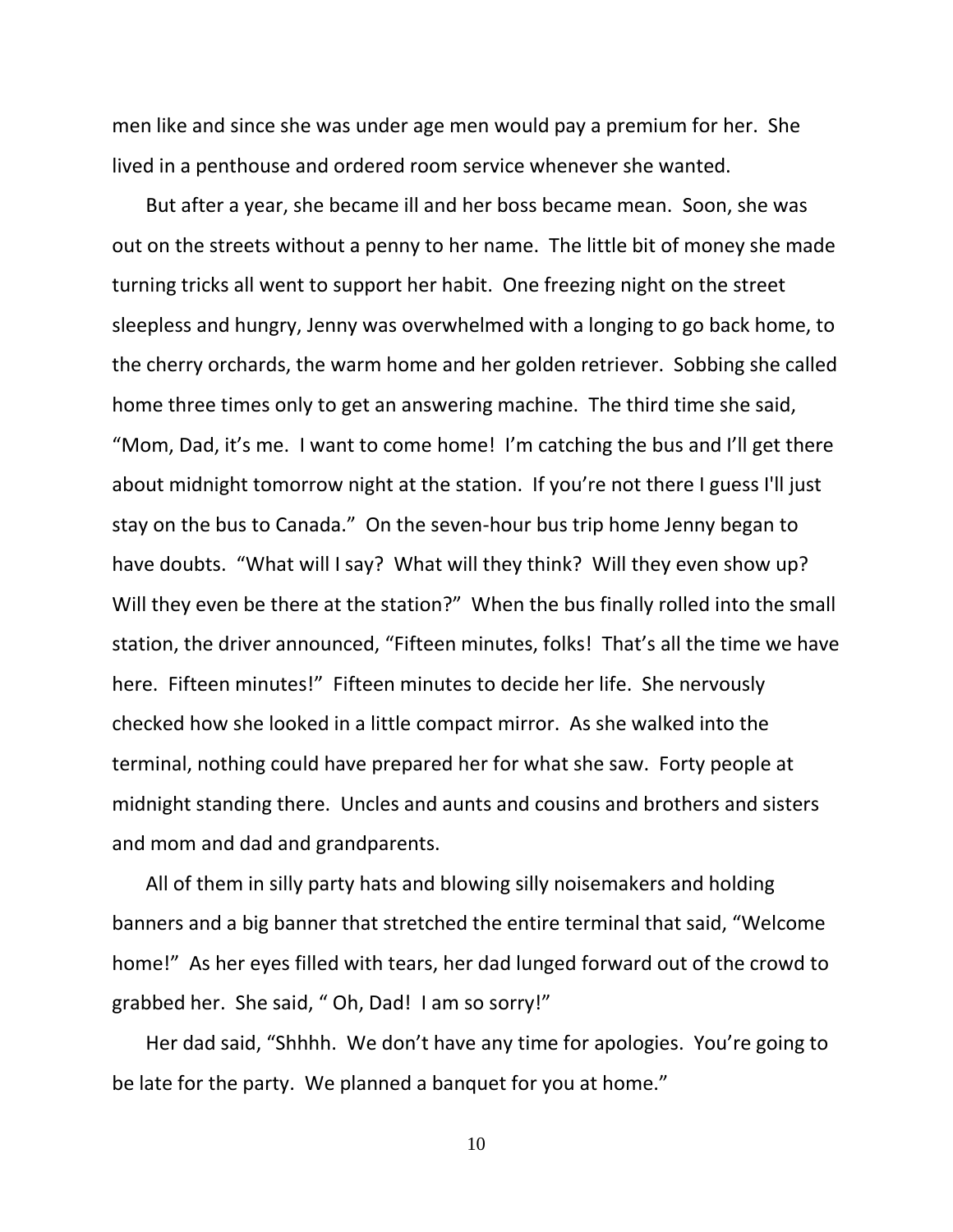That is a picture of the unconditional love that God has for you. When you come home to God and say, "God, You made me but I've been disconnected from You, maybe all my life. But I'm coming home," God throws a party for you. He says, "Welcome home! Welcome into My arms of love."

The Bible says that God throws a party for you when you come home to Him. *"We throw open our doors to God and discover at the same moment that He has already thrown open His door to us!"* If you don't get anything else I say today, I want you to get this next sentence. It is key. You were made by God and for God and until you understand that, life does not make sense. You were made by God and you were made for God for a relationship with Him. And until you understand that, life does not make sense. You were not put on this earth just to go to school, get a job, make a bunch of money, spend it, retire and die, to take up space, use resources, breathe the air, and die. No. You were made for an eternal relationship with God, one that goes on long past this life.

I hope you will do what this verse says, "Throw open the doors of your life to God and say, 'Yes God, I'm coming home.'" It may have been a long, long time. It may have been all your life. Maybe you're up in years. But if you do this, God's will receive you with open arms. Has God been trying to get your attention? I think so. I think that's why He brought you here today. Because you were made for more than you're living. Far, far more. He wants to help you. Your heavenly Father wants to say, "You can start over. This time I'll help you."

Friend, you can start all over. You may feel like there's no life in you anymore but you can be alive again because your master, Jesus, rose from the dead and he is alive!

## **Song: Alive, Alive, Alive Forevermore**